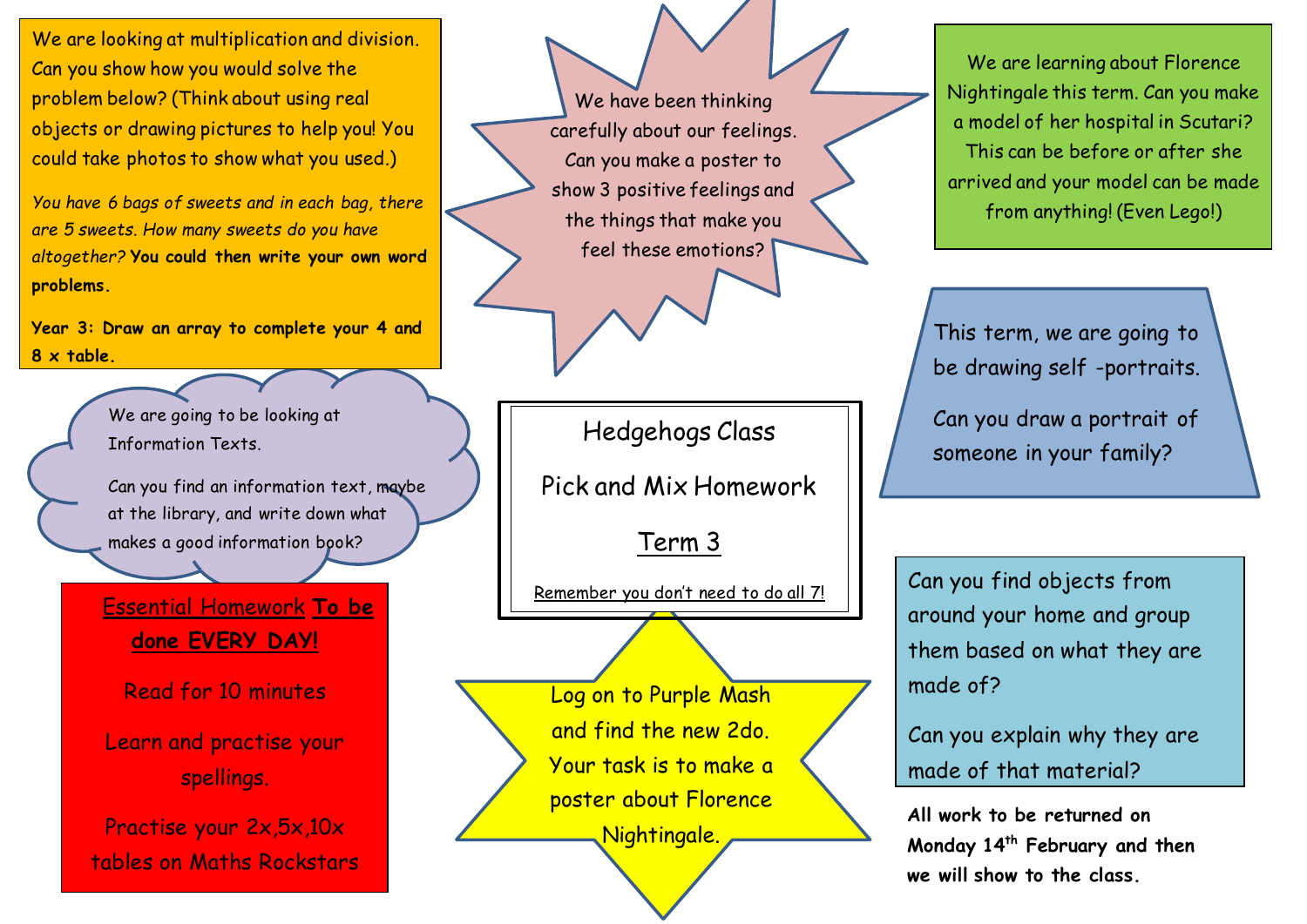## Examples for Maths

| Methods we use to add                                                                                         |                                                                                                        | Mothods we use to subtract                                                                                            |
|---------------------------------------------------------------------------------------------------------------|--------------------------------------------------------------------------------------------------------|-----------------------------------------------------------------------------------------------------------------------|
| $32+7=39$                                                                                                     | $26 + 7 = 33$                                                                                          | $35 - 4 = 31$<br>$35 - 10 = 25$                                                                                       |
| Tans Ones<br>                                                                                                 | Tens Ones<br>700<br>$\mathbb{H}$                                                                       | Ones<br>Tans<br>Tens Ones<br>$x \times$<br>11米<br>$\begin{array}{c c} \bullet & \circ \\ \bullet & \circ \end{array}$ |
| 5000<br>3<br>$\alpha$                                                                                         | $\begin{pmatrix} 0 & 0 & 0 \\ 0 & 0 & 0 \\ 0 & 0 & 0 \end{pmatrix}$<br>$\overline{3}$<br>3             | $\overline{2}$<br>$\overline{5}$<br>3<br>1                                                                            |
| $28+20=48$                                                                                                    | -211<br>$34 + 28 = 62$                                                                                 | $46 - 8 = 38$                                                                                                         |
| Tens<br>Ones<br>$\mathcal{L}$<br>$-000$<br>When we odd<br>multiplesion                                        | Tens Ores<br>$\frac{1}{9}$                                                                             | Tens Ones<br>We exchanged a ten into<br>   <br>$\cdot$ :                                                              |
| $\frac{1}{2}$<br>10 the ones<br>Stay the same.<br>4<br>8                                                      | $\begin{pmatrix} 0 & 0 & 0 & 0 \\ 0 & 0 & 0 & 0 \\ 0 & 0 & 0 & 0 \end{pmatrix}$<br>6<br>$\overline{2}$ | the ones column.<br>yexkxx<br>$\mathbf{e} \times \mathbf{A} \times \mathbf{A}$<br>$\overline{\mathcal{E}}$<br>8       |
| $23 + 9 = 32$                                                                                                 |                                                                                                        |                                                                                                                       |
| When we add<br>Tens Ones<br>9 we add 10<br>$\vert \vert$<br>$\mathbb{X}^{\circ}_{\circ}$<br>and takeoway<br>1 |                                                                                                        |                                                                                                                       |